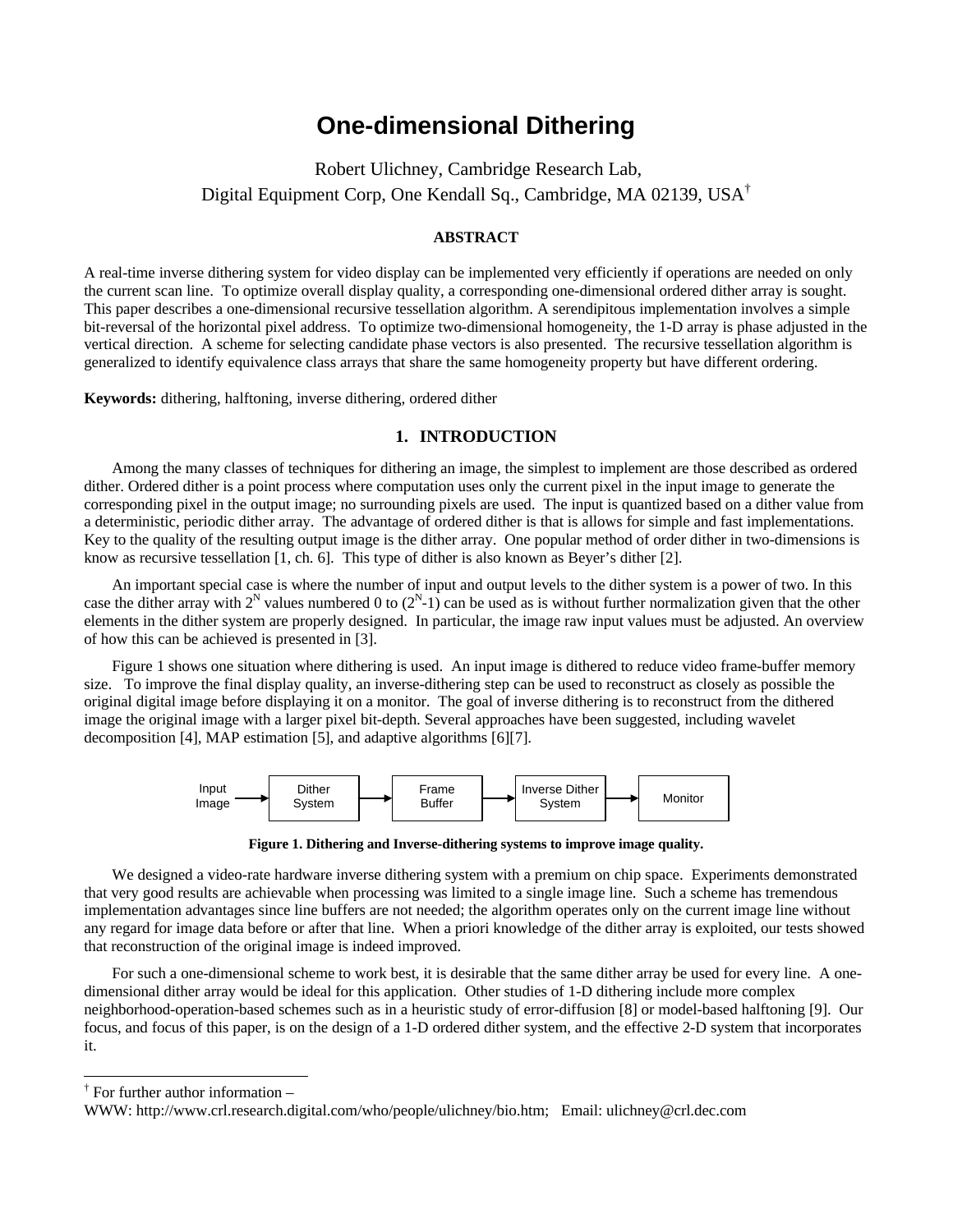

**Figure 2. One-dimensional recursive tessellation.**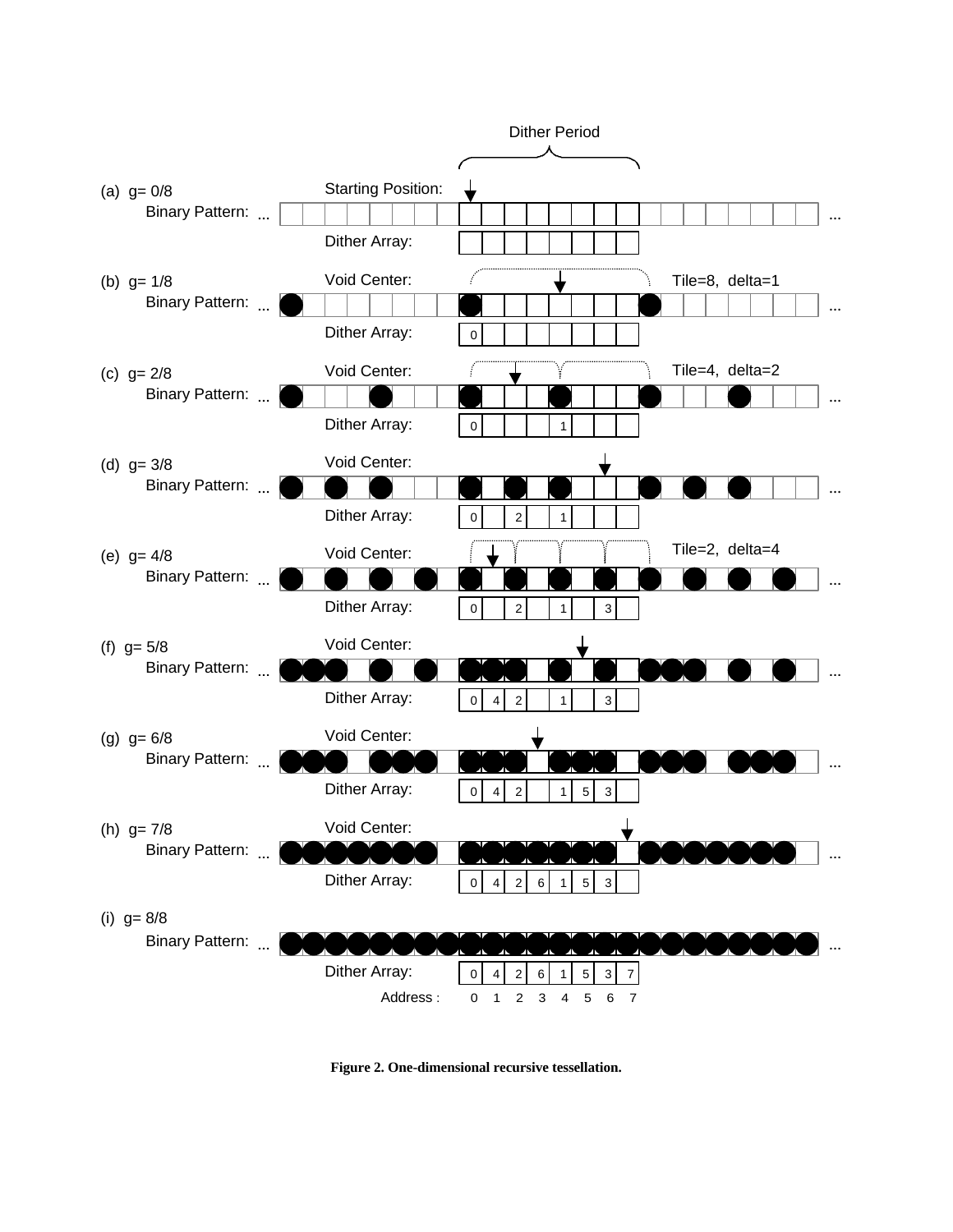## **2. 1-D RECURSIVE TESSELLATION**

As was described above, the dither array of interest is an ordered array of integers from 0 to  $(2^N-1)$ , where  $2^N$  is the number of array levels. While dither arrays can be used in multilevel systems, it is easiest to design and illustrate the generation of the array for a bitonal system where values can only be black or white.

For a dither array with  $2^N$  elements, we consider the problem of representing  $(2^N+1)$  fixed flat gray levels from full white (0 elements on) to full black  $(2^N)$  elements on), and all the integer steps in-between. The goal is to produce a dither array whose members are ordered as homogeneously as possible keeping in mind that the array is to be repeated periodically; thus the beginning of the array effectively wraps around to the end of the array.

Figure 2 illustrates the step-by-step design process for the case of an 8-element dither array. The figure shows the buildup of the binary pattern from (a) 0 out of 8 pixels on, to (i) 8 out of 8 pixels on. The binary pattern is assumed to extend forever to the left and to the right replicating the same 8-pixel pattern, the fundamental period of which is indicated on the top of the figure.

The order that pixels are turned on is governed by the dither array. The state of build-up of the dither array is also shown in each step in. Figure 2. At the bottom of the figure, the address of the elements in the dither array is indicated. . The mission is to order the 8-element array from 0 to 7 in such a way as to make the resulting binary pattern as homogeneous as possible for all gray levels.

The algorithm begins in part (a) with a blank binary pattern and dither array. The arrow indicates the selection of the first location as the beginning of the period. In Figure 2(b) the selection from part (a) is manifested as a black pixel in the binary pattern and value of 0 in the dither array. This results in a "tile" of size 8 pixels as indicated, periodically replicated. To maximize homogeneity the next pixel to turn on should be in the center of the void between with "on" pixels. The arrow in part (b) selects the center of this void, and the center of the tile.

In part (c) this choice is shown as black pixel in the selected location and a value of 1 in the corresponding location in the dither array. A new periodic tile of size 4 is evident. The center of the first void or tile is indicated with an arrow as the next selection. Part (d) shows this choice with a value of 2 in the dither array. Also shown in part (d) is the center of the remaining void as the next selection.

There is a new tile size in force of 2 pixels in Figure 2(e). 4 tiles of size 2 are shown, with an arrow in the center of the first one indicating the next selection. In parts (b) (c) and (e) a value of "delta" is shown. In each case the value of the dither array entry that corresponds to the center of a particular tile happens to simply be the value of the already-assigned dither array element at the right edge of that tile added to the value of delta. This is true for the remaining selections in parts (f) through (i). The finished dither array for this 8-element case is shown in Figure 2(i).

The number of one-dimensional tiles sizes that are recursively tessellated in this 8-element case was 3. In the general case of dither periods of size  $2^N$  there are N tiles of size  $2^N$ ,  $2^{N-1}$ ,..., and  $2^1$ .

An algorithm for generating a 1-D dither array given a power, N, is shown in Figure 3. This system in this figure builds an array "Dither" of size  $2^N$ . The process begins by setting the first dither array element, Dither[0]=0, and initializing a counter b=0. The top-level loop has N steps, one for each tile size. In each of these steps, the tile is set to size  $2^{N-b}$ , and delta is set to  $2^b$ . The actual assignment of dither array values occurs in a nested loop with  $2^b$  steps; one step for each of the tiles in the dither period where the address at the center of each tile is assigned a value. That value is equal to the already-assigned dither array value at the beginning of the tile plus the value of delta.

Upon evaluation of the algorithm in Figure 3 it can be shown that the values of the resulting dither array will always be the bit reverse of the address of those values. In the top-level N-step loop, the counter b represents the bit that is being assigned in the bit-reversed value. The adding of the value delta in the lowest box of Figure 3 has the effect of setting the b<sup>th</sup> bit. (It is interesting to note this algorithmic flow can in fact be a very efficient means for generating a bit-reversed table. If the algorithm of Figure 3 is optimized to use shifts instead of exponentiation, it has less steps than the popular reverse-bit counter algorithm used in the FFT [10].)

So, the key observation is that the values of our homogeneous 1-D dither arrays are always available as simply the bit reverse of the pixel address! Indeed this is true for the 8-element case illustrated in Figure 2, and is as shown in Table 1.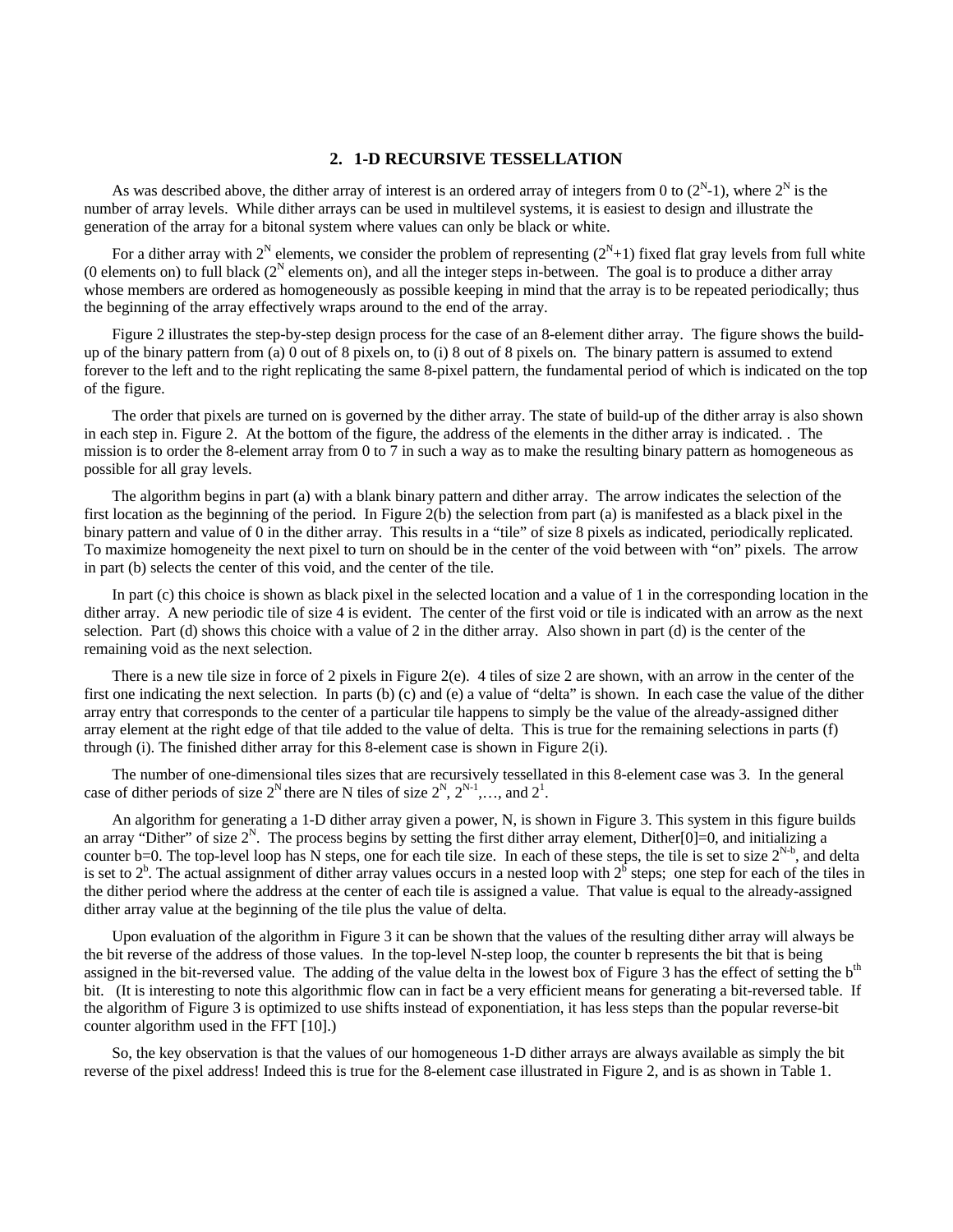

**Figure 3. 1-D recursive tessellation algorithm.**

In hardware, implementing a bit reversal is nothing more than wiring. Given an M-bit horizontal pixel address of an image, if an N-bit dither array were used where N<M, the lower N bits of the resulting address would be used to form the dither value. This is realized by simply reversing the significance of those N bits; the least significant bit of the address would serve as the most significant bit of the dither value.

| <b>Address</b> |        | Value  |         |
|----------------|--------|--------|---------|
| <b>Decimal</b> | binary | binary | decimal |
|                | 000    | 000    |         |
|                | 001    | 100    |         |
| 2              | 010    | 010    | 2       |
| 3              | 011    | 110    | 6       |
| 4              | 100    | 001    | 1       |
| 5              | 101    | 101    | 5       |
| 6              | 110    | 011    | 3       |
|                | 111    | 111    |         |

**Table 1. Decimal and binary addresses and values for an 8-element dither array.**

# **3. 2-D DITHER WITH A 1-D DITHER ARRAY**

If the same initial phase where used for all lines in an image, the 1-D dither patters would be copied on every line resulting in vertical streaks. This is illustrated in Figure 4 for the case of an 8-element 1-D dither array. Fixed gray levels with g=0/8,  $1/8$ ,  $2/8$ ,  $3/8$ ,  $4/8$ ,  $5/8$ ,  $6/8$ ,  $7/8$ , and  $8/8$  are dithered. For each gray level, a  $16x16$  bitonal pixel image is shown. While the patterns may be homogenous in the horizontal direction, this figure clearly illustrates the lack of homogeneity in two dimensions.



**Figure 4. 8-element 1-D dither patterns using the same initial phase for each line.**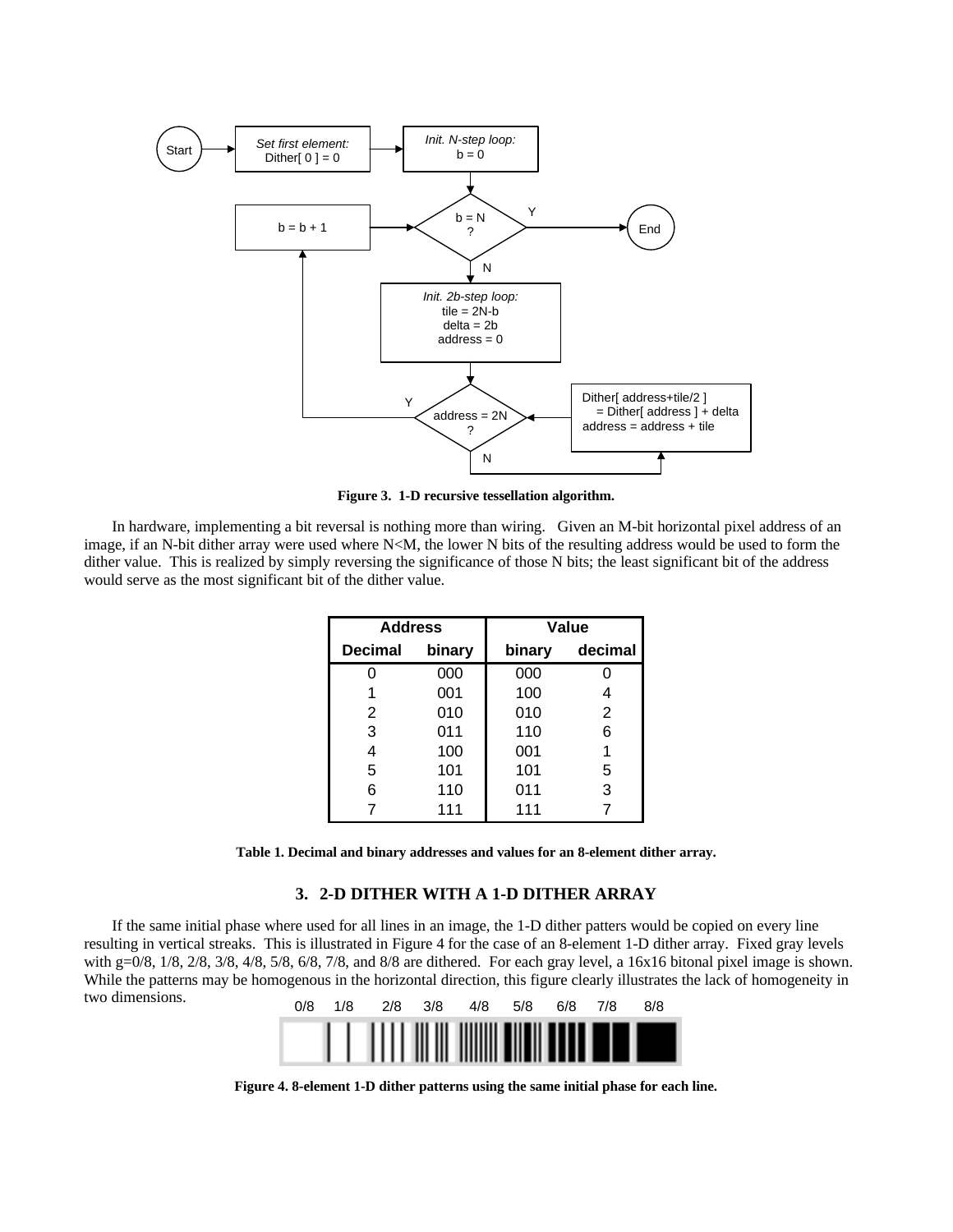

**Figure 5. Random access 2-D dither system.**

Of course, the fundamental characteristics of the one-dimensional dither array described here do not change by phase shifting it. A 2-D dither system should exploit this initial phase feature as shown in Figure 5. A set of ordered vertical N-bit phases are stored in a Vertical Phase Look Up Table (LUT). The number of phases is chosen to be equal to the number dither array values, so that the vertical period is equal to the horizontal period. The size of the Vertical Phase LUT, and thus the number of phases, could in fact be any value, but is set to  $2^N$  to allow for one instance of each possible phase 0 through  $(2<sup>N</sup>-1)$ , and imparts some symmetry in the effective distribution of the resulting dither patterns.

The least significant N bits of the y address are used to address the Vertical Phase LUT. The LUT output is added to the least significant N bits of the x address. The resulting dither array value is, produced by wire reversing the output of the adder.

## **4. DESIGN OF THE VERTICAL PHASE ARRAY**

The quality of the 2-D dither patterns that result hinge on the nature of the vertical phases. We will focus on solutions for the Vertical Phase Array of size  $2^N$  where each value 0, 1, ...,  $(2^N-1)$  is included once and only once in the array. The number of permutations of the set of numbers  $\{0, 1, ..., (2^N-1)\}\$ is  $(2^N)$ -factorial.

This can be a very large number. For a 32x32 dither array,  $32! = 2.6x10^{35}$  candidate solutions. Choosing the best one requires analyzing and quantifying the quality of all of the dither patterns that result from each candidate. If some hypercomputer could analyze a billion candidates a second, and if a billion such systems could be run in parallel, it would still take the approximate age of the universe to assess all of them.



**Figure 6. 8x8 element dither patterns using phase array (a) [0 1 2 3 4 5 6 7], and (b) [0 4 2 6 1 5 3 7].**

Candidates that lack homogeneity should be ruled out. One such 8x8 element case is illustrated in Figure 6(a) where the vertical phase array was [0 1 2 3 4 5 6 7]. Since homogeneity is desirable, an obvious choice is to use the bit-reversed 1-D dither array. For the 8x8 element case, the phase array would be [0 4 2 6 1 5 3 7]. This is shown in Figure 6(b). While the output here is much more uniformly distributed, there is still considerable clumping of like-colored pixels.

Since homogeneity is sought, the design of the vertical phase array is much like designing a 1-D dither array. Indeed the system of Figure 5 is really the cascade of two 1-D dither arrays.

#### **4.1 Choices in Building a 1-D Dither Array**

It appears that the homogeneous nature of the bit-reversed 1-D dither array is a good choice for a vertical phase array, but having the identical order as the horizontal dither array, it interacts in such as way as to form some correlated clumping. In this section the 1-D recursive tessellation algorithm is re-evaluated to find equivalently homogeneous distributions but with different dither arrays. Then the resulting dither arrays can be used as candidate vertical phase arrays.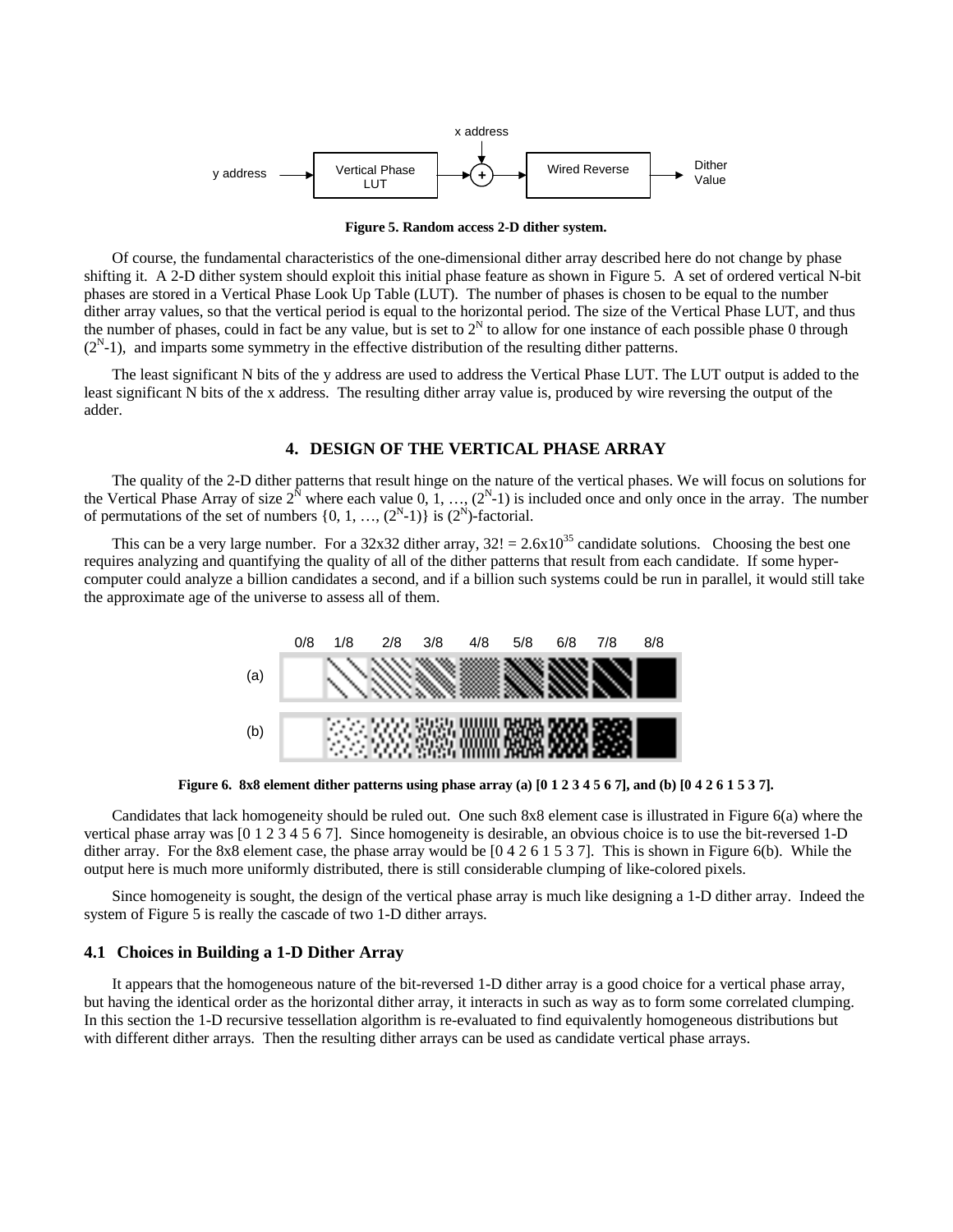

**Figure 7. Process for building a homogeneous vertical phase array.**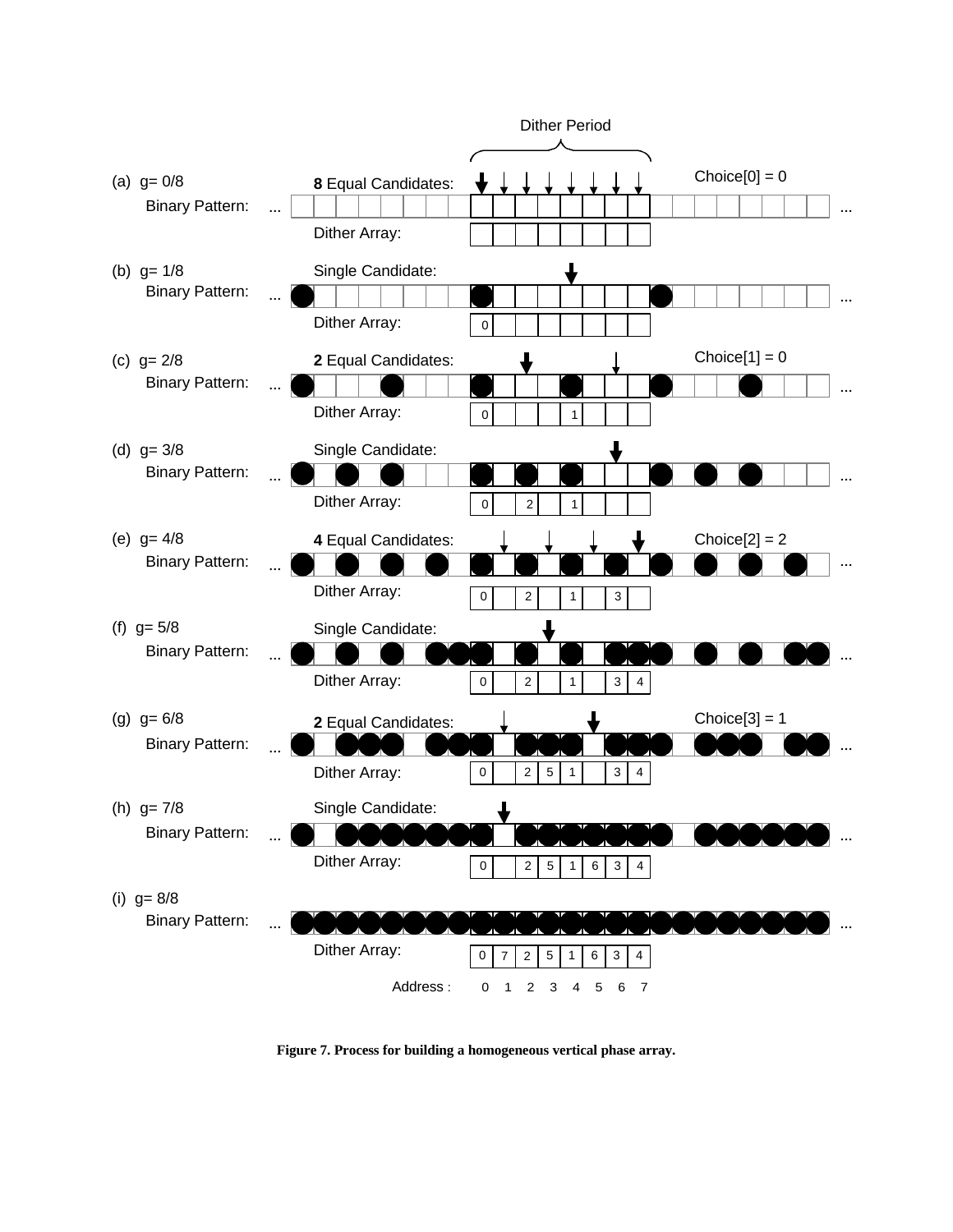Figure 7 illustrates the step-by-step design process for the case of an 8-element dither array. The figure shows the buildup of the binary pattern from (a) 0 out of 8 pixels on, to (i) 8 out of 8 pixels on. The binary pattern is assumed to extend forever to the left and to the right replicating the same 8-pixel pattern, the fundamental period of which is indicated on the top of the figure.

The order that pixels are turned on is governed by the dither array. The state of build-up of the dither array is also shown in each step in Figure 7. At the bottom of the figure, the address of the elements in the dither array is indicated. . The mission is to order the 8-element array from 0 to 7 in such a way as to make the resulting binary pattern as homogeneous as possible for all gray levels.

The algorithm begins in part (a) with a blank binary pattern and dither array. In this and in other parts, arrows indicate candidate choices that will produce equally homogeneous distributions. In part (a) all 8 locations are equal possibilities. Also in this and in other parts of Figure 7, the candidate that is chosen in indicated by a bold arrow. In part (a) the  $0<sup>th</sup>$ location is selected.

In Figure 7 (b) the selection from part (a) is manifested as a black pixel in the binary pattern and value of 0 in the dither array. This results in a "tile" of size 8 pixels periodically replicated. To maximize homogeneity the next pixel to turn on should be in the center of the void between with "on" pixels. The arrow in part (b) selects the center of this void, and the center of the tile. There are no other candidates equal in homogeneity to this one, and so the choice is unconditionally the single candidate shown.

In part (c) this choice is shown as black pixel in the selected location and a value of 1 in the corresponding location in the dither array. A new periodic tile of size 4 is evident. In this case there are 2 equally likely candidates –the centers of the two tiles. Either one can be chosen, and in this example the first is selected as indicated by the bold arrow. Part (d) shows this choice with a value of 2 in the dither array. Also shown in part (d) is the center of the remaining void as the single and unconditional next selection.

There is a new tile size in force of 2 pixels in Figure 7(e). 4 tiles of size 2 are shown, with arrows marking the void centers of each of the 4 equal candidates. These are shown at addresses 1, 3, 5, and 7. We adopt the convention of counting candidates from left to right starting with 0 from the location of the last choice. The previous part with a choice was (c) where the choice was address 2. So, choice 0 would be address 3, choice 1 would be address 5, choice 2 would be address 7, and choice 3 would be address 1. In part (e) the choice is 2, the location at address 7 and is indicated with a bold arrow.

In Figure 7(f) once again we have a single unconditional choice where only one location is the most homogeneous candidate. In general, every other step will have an unconditional choice that is exactly one half dither period away from the last selection. In part (g) the remaining two candidates are equally likely. The location at address 1 is choice 0 and the location at address 5 is choice 1. In this example the choice taken is 1.

The final and unconditional choice is shown in Figure 7(h). In part (i) the final dither array is shown: [0 7 2 5 1 6 3 4].

## **4.2 Generalized 1-D Recursive Tessellation**

This process can be generalized for any power of N. For an array with size  $= 2<sup>N</sup>$ , exactly half of those elements have a greater-than-one-choice of candidates. In the 8 element array of Figure 7, 4 values had equally homogeneous choices: Part (a) had 8 choices, part (c) had 2 choices, part (e) had 4 choices, and part (g) had 2 choices. We would then say that the choice size vector for an array of size 8 was [8 2 4 2]. The choice size vectors for arrays of sizes 4, 8, 16, 32, and 64 are shown in Table 2.

| <b>Size</b> | <b>Choice Size Vector</b>                         | <b>Number</b><br>of Unique<br><b>Choices</b> | <b>Total Unique</b><br><b>Arrays</b> |
|-------------|---------------------------------------------------|----------------------------------------------|--------------------------------------|
|             | 4.2                                               |                                              |                                      |
| 8           | 8, 2, 4, 2                                        | 2                                            | 8                                    |
| 16          | 16, 2, 4, 2, 8, 2, 4, 2                           | 6                                            | 1024                                 |
| 32          | 32, 2, 4, 2, 8, 2, 4, 2, 16, 2, 4, 2, 8, 2, 4, 2  | 14                                           | 33554432                             |
| 64          | 64, 2, 4, 2, 8, 2, 4, 2, 16, 2, 4, 2, 8, 2, 4, 2, | 30                                           | $7.205794 \times 10^{16}$            |
|             | 32, 2, 4, 2, 8, 2, 4, 2, 16, 2, 4, 2, 8, 2, 4, 2  |                                              |                                      |

| Table 2. Choice Size Vectors for various array sizes. |  |  |  |
|-------------------------------------------------------|--|--|--|
|-------------------------------------------------------|--|--|--|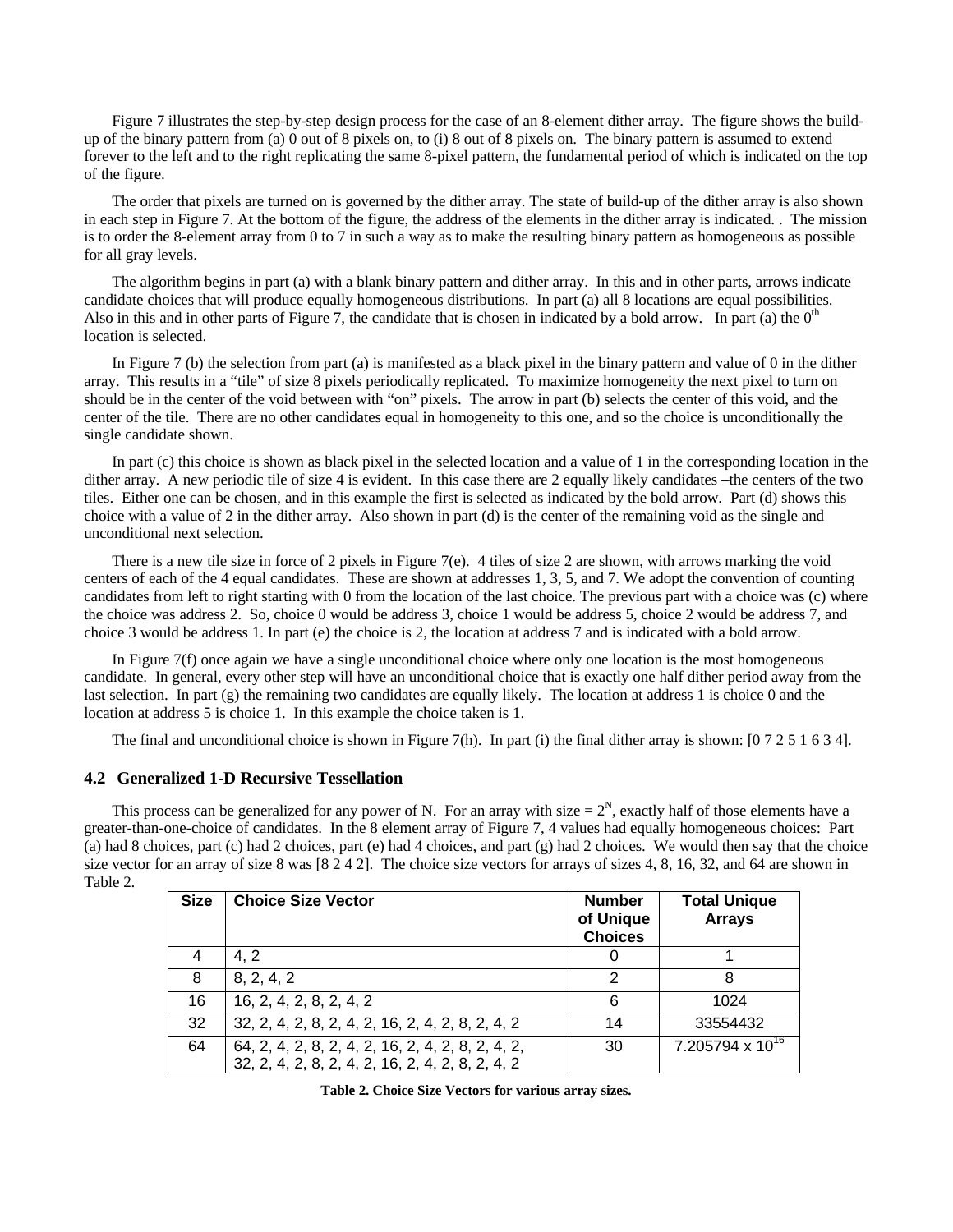The product of all of the elements in the choice size vector equals the total number of dither arrays that are equally homogeneous as the bit-reverse array. However, many of them differ by a translational shift or mirror reflection. The translational shifted versions can be omitted by removing the first element of the choice size vector. That is, force the first element to be selected to always be the first location. In Figure 7(a) that would eliminate the 8 choices. Mirror reflected arrays could be omitted by throwing away the second element of the choice size vector.

In Table 2 the column labeled "Number of Unique Choices" is the number of elements in the choice size vector less one for translational redundancy and one for mirror redundancy. "Total Unique Arrays" is the product of the unique choice sizes. The important point is that these totals are much less than  $(2^N)$ -factorial. Of particular interest is for size=32, the number of permutation candidates dropped from  $\sim 3 \times 10^{35}$  to the much more manageable  $\sim 3 \times 10^{7}$ .

Based on this generalize process, a system for building a vertical phase array is shown in Figure 8. The size of the Phase array is set to equal  $2^N$ . A key input to the Phase Array Generator is the selection of choices in the "Choices" vector. There are size/2 elements in the ChoiceSizes vector and the Choices vector. The value of each element in the Choices vector must be less than the corresponding element in the ChoiceSizes vector. The values of the ChoiceSizes vector are as stored in Table 2.

With this initialization information, the Phase Array Generator produces a unique Phase Array with a number of elements equal to "size". The algorithm of Figure 8 generalizes the process shown in Figure 7. "rank" is the value of elements in the phase array. It starts with value 0 and counts up to value (size-1). The computation of the addresses into which the value of rank is loaded is the focus of the algorithm.

For each consecutive pairs of ranks (phase array values), one case has a Choice associated with it and the other is assigned an unconditional position. Pairs of ranks are marked by the index "i". For each pair, a step size is calculated, that is equal to the tile size in 1-D Recursive tessellation algorithm of Section 2. An offset is found that is equal to half of a step. The address is found to be equal to the last address plus the offset plus Choice steps. Since the sum may be greater than "size", it is normalized by modulo size (shown at "mod size" in Figure 8). The 2<sup>nd</sup> value of a pair of ranks is always assigned to the unconditional address that is size/2 units away from the last rank.



**Figure 8. Phase Array Generator.**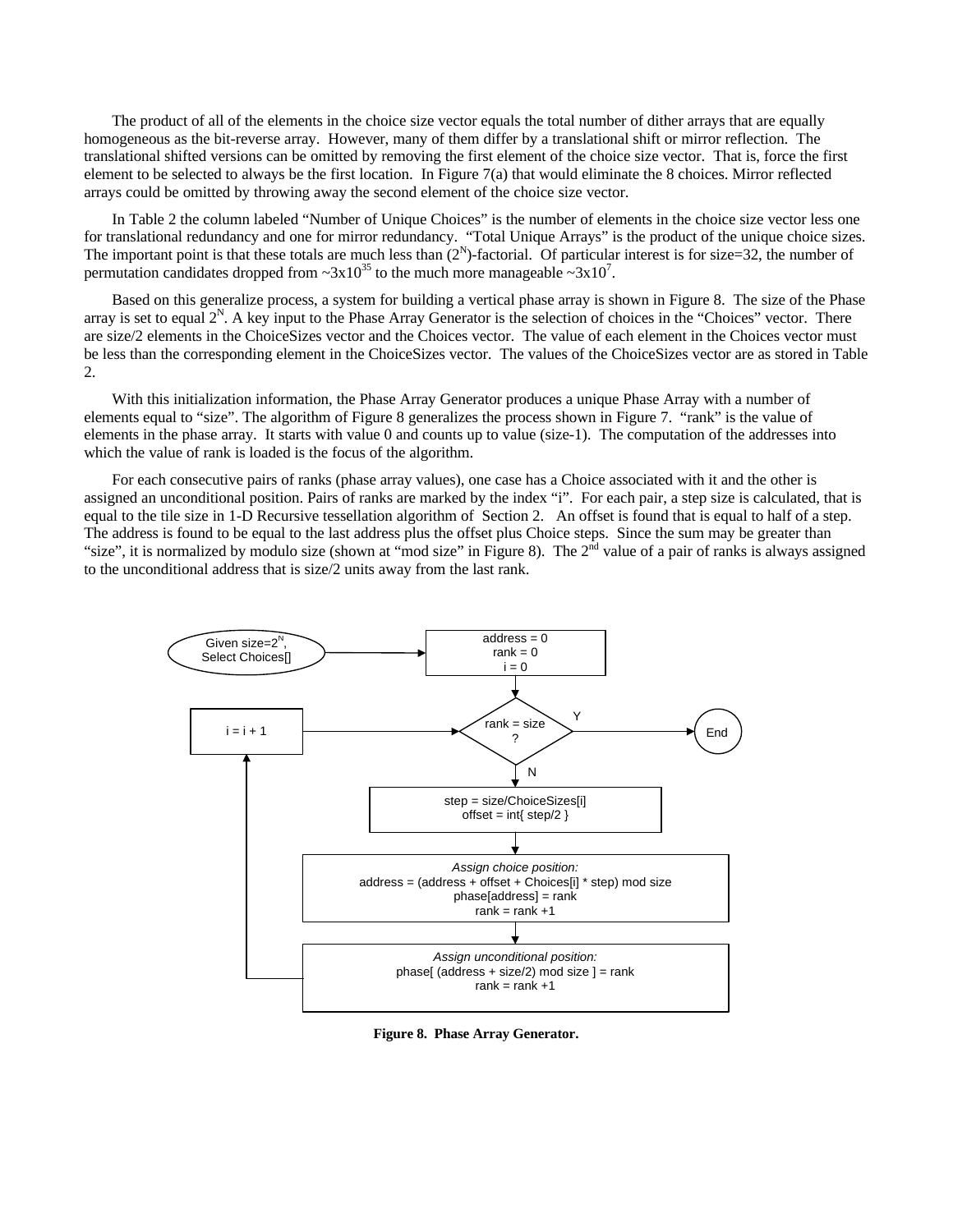

**Figure 9. 8x8 element dither patterns for different phase arrays.**

## **5. EXAMPLES**

Table 2 indicates that there are 8 total unique phase arrays for an array size of 8. Although the choice size vector is [8 2 4 2], redundancy due to translation and reflection are eliminated by always forcing the first two choice values to 0. Using the algorithm of Figure 8, the 8 unique phase arrays are:

|     | <b>Phase Array</b> | <b>Choice</b><br>Vector |
|-----|--------------------|-------------------------|
|     |                    |                         |
| (a) | [07241635]         | [0000]                  |
| (b) | [06241735]         | [0001]                  |
| (c) | [05271436]         | [0010]                  |
| (d) | [0 5 2 6 1 4 3 7]  | [0011]                  |
| (e) | [06251734]         | [0020]                  |
| (f) | [07251634]         | [0021]                  |
| (g) | [04261537]         | [0030]                  |
| (h) | [04271536]         | [0031]                  |

The dither patterns resulting from applying these arrays to the systems in Figure 5 are illustrated in Figure 9. As before, a 16x16 pixel image is shown for each of the 9 gray levels. The reason for this is that the dither patterns have a period of 8x8 pixels and showing 4 periods in this way allows full examination of the wrap-around properties of the patterns. It is particularly interesting to note that the phase array in phase array (g) is the same as the bit-reversed dither array, and Figure  $9(g)$  is the same as the patterns in Figure 6(b). Also, the phase array build in the example of Figure 8, [0 7 2 5 1 6 3 4], is shown in Figure 9(f).

It is clear that the 8 phase arrays listed above are unique in that none of them are simple vertical translations or reflections of another. However upon examination of Figure 9, it can be observed that for every phase array, there is set of patterns with another phase array that differ only by a 2-D translation. In this 8x8 case of Figure 9, the following pairs of patterns are essentially identical: phases (a) and (c); phases (b) and (h); phases (d) and (f); and phases (e) and (g). This redundancy is a complex interaction with the horizontal dither array and predicting it based on the phase array values in not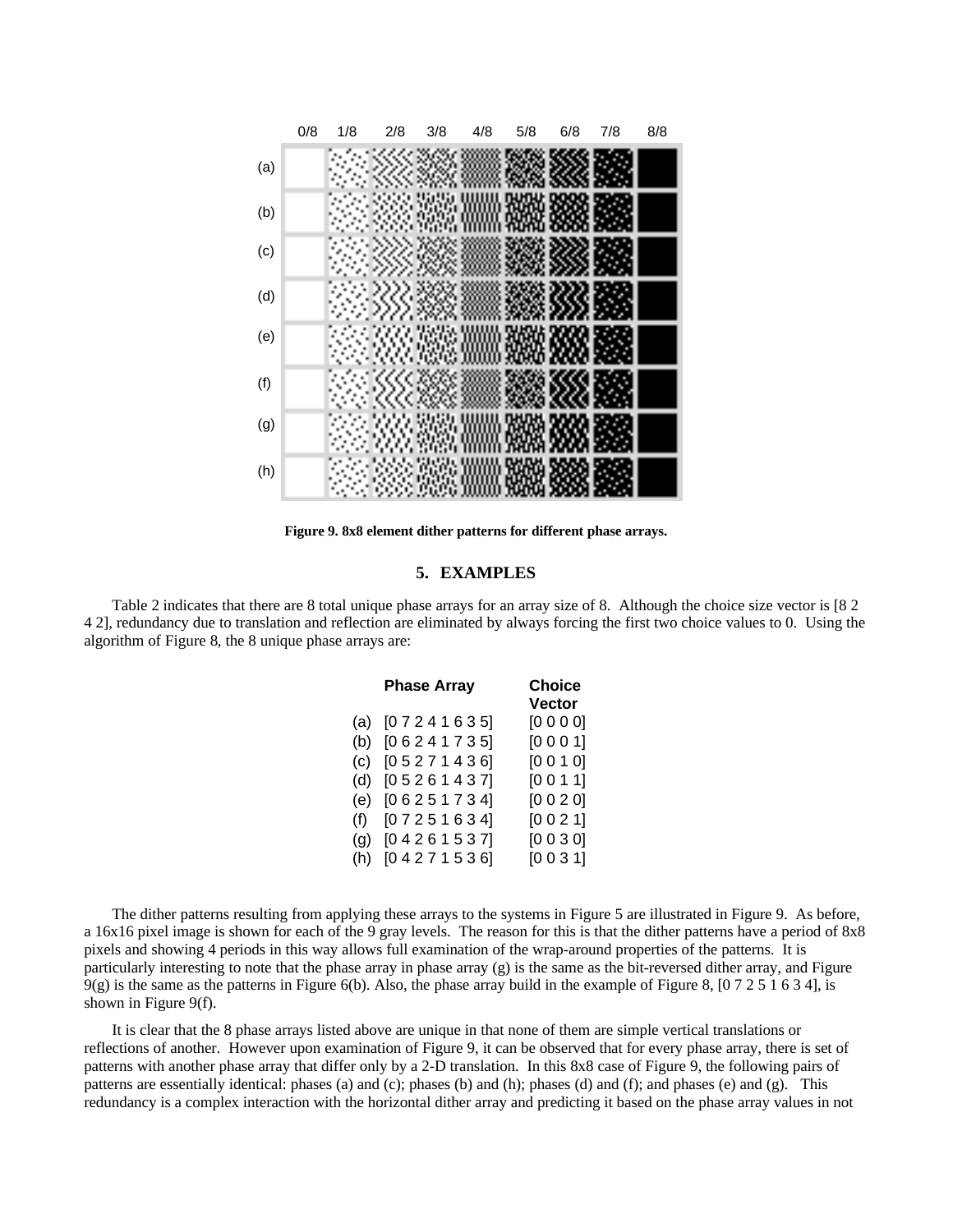obvious. In general, it is found that the redundancy factor for an array of size  $2^N$  is  $2^{N-2}$ . So, for size=8 there will be sets of 2 copies. For size=32 there will be sets of 8 copies.

This technique is particularly useful for arrays of size 32. Figure 10 illustrates the dither patterns (all black excluded) when the bit-reversed phase array, [0 16 8 24 4 20 12 28 2 18 10 26 6 22 14 30 1 17 9 25 5 21 13 29 3 19 11 27 7 23 15 31], was used .

All of the dither patterns form the 33,554,432 unique phase arrays were analyzed for homogeneity and the following one was found to give very good results: [0 22 12 30 4 19 10 24 2 21 15 28 6 16 9 27 1 23 13 31 4 18 11 25 3 20 14 29 7 17 8 26]. The patterns associated with this phase array are shown in Figure 11. Both Figure 10 and Figure 11 show 4 periods of each gray level (64x64 pixels) to examine the wrap-around properties of the patterns.

In our hardware implementation of Figure 1 the effective 32x32 dither system using the phase array of Figure 11 was used to dither 24-bit color video to 12-bits. After pass through the 1-D inverse dither system, the output is in most cases perceptually indistinguishable from the input.



**Figure 10. 32x32 element dither patterns using bit-reversed phase array, [0 16 8 24 4 20 12 28 2 18 10 26 6 22 14 30 1 17 9 25 5 21 13 29 3 19 11 27 7 23 15 31]**



**Figure 11. 32x32 element dither patterns using an optimum phase array, [0 22 12 30 4 19 10 24 2 21 15 28 6 16 9 27 1 23 13 31 4 18 11 25 3 20 14 29 7 17 8 26]**